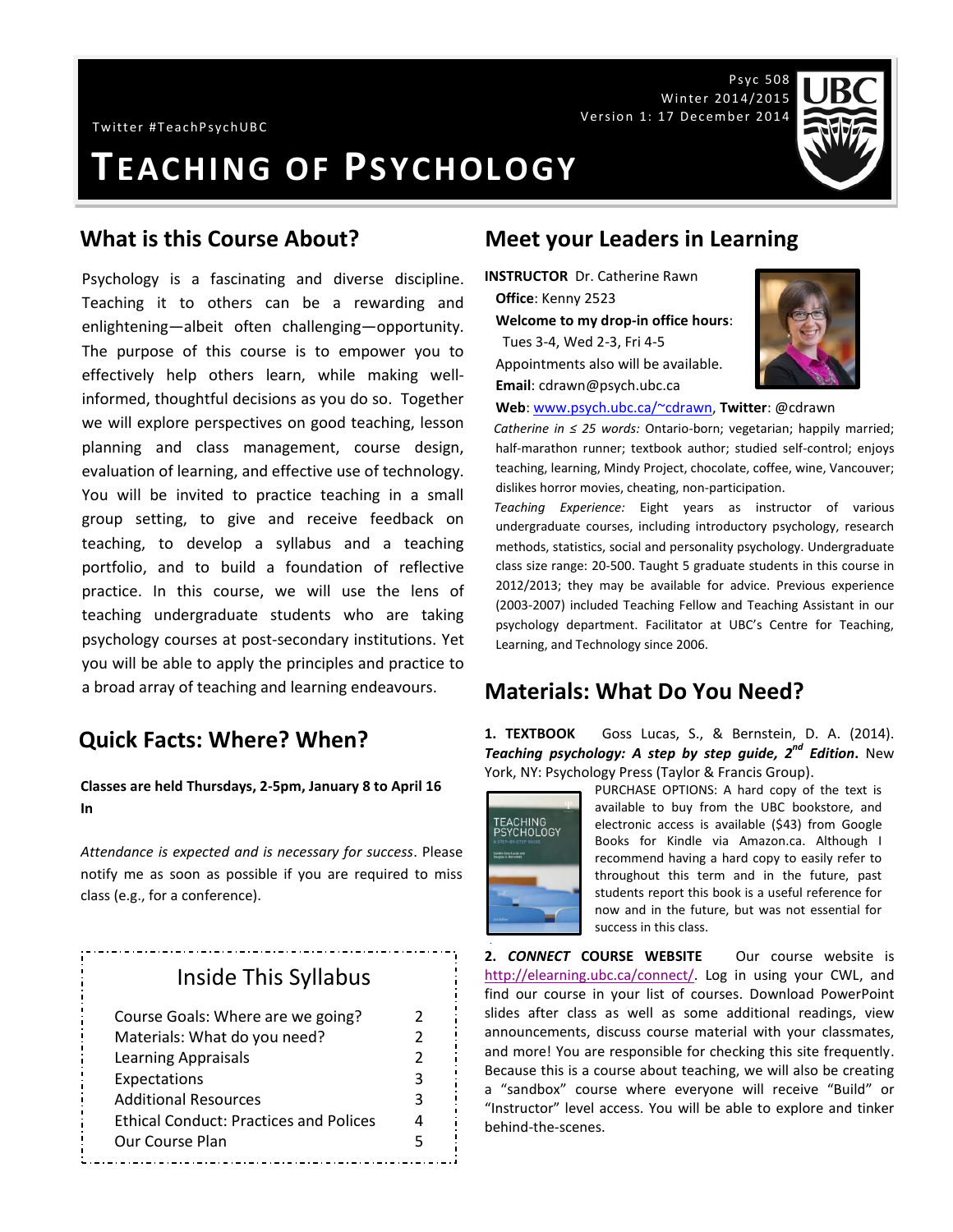# **Course Goals:**  Where are We Going?



I designed this course with specific goals in mind. Overall, the purpose of this course is to empower you to effectively help others learn while making well-informed, thoughtful decisions as you do so. To this end, by the end of this course, you should be able to...

- 1. identify and explain the basic principles of good teaching (e.g., preparation, organization, class management, fairness, communication, reflective practice);
- 2. design and teach a lesson that includes appropriate learning objectives and appraisals of whether that learning occurred;
- 3. thoughtfully design a course you might teach, including a syllabus with defensible policies, a sequence of readings and topics, and a learning assessment plan;
- 4. articulate your views about teaching and learning in a teaching statement;
- 5. find and evaluate scholarly and experience-based advise about teaching and learning issues;
- 6. communicate explicitly, both verbally and in writing, your rationale behind your teaching and learning decisions;
- 7. review others' teaching practice;
- 8. use peer reviews and self-evaluation of your teaching to improve it;
- 9. consult and collaborate with colleagues regarding issues of teaching and learning;
- 10. reflect on your teaching and learning experiences using discussion, informal writing, and formal writing.

# **Learning Appraisals:** How Will We Know If We Have Met Our Goals?

**PARTICIPATION (20%)** Top marks will reflect consistent, thoughtful contributions throughout the course that integrate readings with personal teaching and learning experiences and to other course material. Twelve meetings will be weighted 1.5 points per meeting (total: 18%), for which a score of .5 reflects simple attendance, 1 reflects coming to class prepared and engaged, and 1.5 reflects an outstanding contribution that enhances the quality of that class period. The remaining 2% will reflect an overall assessment of quality of your contributions toward the success of the course (i.e., to what extent have you helped your peers' professional development in teaching).

**PORTFOLIO (80%)** Throughout the term, you will be required to submit portions and/or drafts of portfolio elements. In addition to paper copies, you are welcome to create an online portfolio to showcase your development (e.g., using UBC blogs, [http://blogs.ubc.ca/\)](http://blogs.ubc.ca/). Evaluation will take a mastery (rather than comparative) orientation. Specific criteria will be explained and developed throughout the course, with input from the class. See the Course Plan at the end of this document for deadlines. *Feedback from the last cohort indicated that they went on to use much of these materials again, including re-watching their mini-lessons.*

- 1. Teaching statement (initial and revised) (15%)
- 2. Summary of teaching experience (-5% if missing)
- 3. All previous Student Evaluations of Teaching, both qualitative and quantitative (-5% if missing)
- 4. Formative lesson plan, feedback, and self-evaluation (- 5% if missing)
- 5. Summative lesson plan, feedback, self-evaluation, learning appraisals (e.g., exam questions, rubrics) (20%)
- 6. Syllabus with rationale (25%)
- 7. Summary and Goals (Including evaluation of what you have learned about yourself as a teacher this term, and where are you headed next as a teacher and psychologist) (20%)

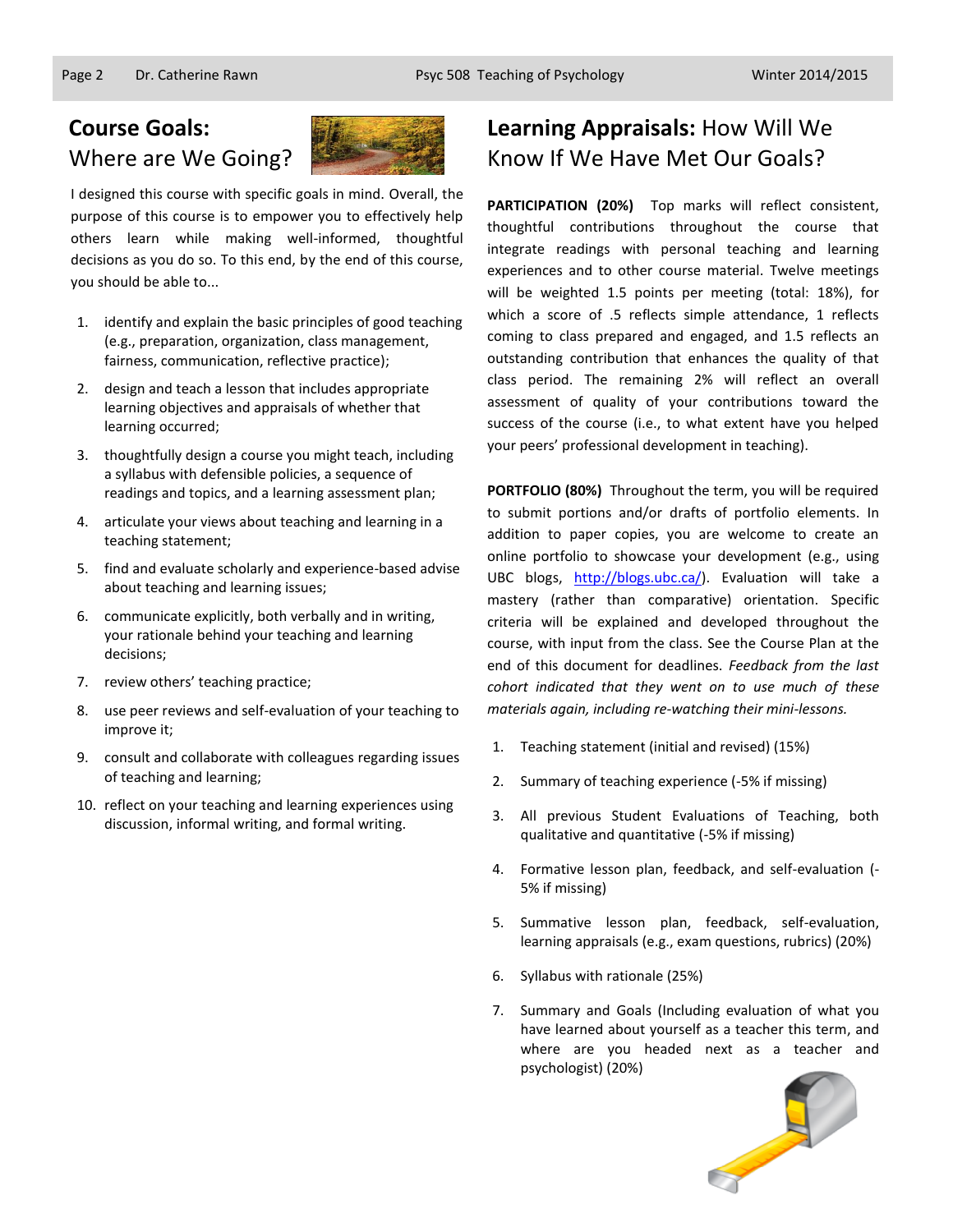### **What I Expect from You**

**PARTICIPATION** This course is designed to be experiential, involving demonstrations, discussions, class activities and writing, and regular feedback. Much class time will be based on discussion, reflection, and practicing teaching skills. Success in this class depends upon your active participation.

**ATTENDANCE** Please come to every class prepared to participate in your learning. Bring a pen and some paper (in addition to a laptop, if you choose to bring one), and an open mind. *If you must miss class,* you must notify me as soon as possible before that class period. You are responsible for obtaining missed notes and important announcements. You will not be able to regain participation points for unexcused missed classes.

**RESPECTFUL & ETHICAL CONDUCT** You are expected to treat all your classmates, the Teaching Team, and yourself with respect at all times, both in and out of the classroom, face-toface and in writing (e.g., on email). This includes arriving to class prepared and on time, staying on task, and minimizing distractions for other students.

**ON TIME ASSIGNMENTS** You are responsible for ensuring your assignments are handed in on time. The typical late deduction will be 10% of the maximum points for the assignment per day it is late; however, some reasonable accommodations may be made in special cases. If you are unable to meet a deadline, please contact me as soon as possible.

**FEEDBACK AND ONGOING DIALOGUE** Especially in a course about teaching, I encourage you to consider and question all aspects of the course. I invite you to share your thoughts and suggestions and be open to working together to make this course a positive and worthwhile experience for all of us.

#### **What You Can Expect from Me**

**AVAILABLE** I am here to help you and your classmates in your choice to succeed. Visiting me in person is typically more effective than email for clearing up questions and discussing the course and teaching in depth.

**OPEN CLASSROOMS FOR VISITING** As developing teachers, it can be extremely useful to attend others' lessons. I am teaching Introduction to Psychology MWF 12-1 in Buchanan A101, as well as Special Topics Psyc 208 Section 002 TTh 11-12:30 in Buchanan A201. You are always welcome to drop by to any lesson; advance notice (and a chance for a feedback/debrief discussion) would be appreciated but is not required. If you would like to visit other faculty member's classes at any point during the term, I can help you arrange that.

**PARTICIPATION** I will make every effort to keep you interested in class by mixing things up and getting you involved in learning activities designed to help you learn. **I will ask you to do only those activities that we believe will help you learn**. To help document active learning, I may take some **PHOTOGRAPHS** throughout the term. Please see me within the first two weeks of the course if you have serious concerns about this.

**FEEDBACK** I will endeavour to provide you with feedback on learning appraisals (e.g., lessons, writing drafts) as promptly and as with as much detail as possible to facilitate your learning. *Feedback from the last cohort indicated this was an area of growth for me. Therefore, I have included personal deadlines as well as time for one-to-one feedback meetings in the Course Plan.*

**RESPECTFUL & ETHICAL CONDUCT** At all times, I aim to treat each of you with respect, and to make all course decisions with the highest standard of ethics in mind. If you feel you are being treated unfairly or disrespected by any member of our class, I invite you to talk to me so we can sort out the issue together. To be clear: such a discussion would not impact your grade.

**A NOTE ON WITHDRAWING FROM THIS COURSE**  Sometimes people find that they are unable or unwilling to handle the demands of a course. If you find yourself in this situation, I encourage you to talk to me for advice. If you wish to withdraw from this course without any record of the course on your transcript, you must do so before January 19, 2015. If you wish to withdraw from this course with only a withdrawal standing of "W" on your transcript, you must do so before February 13, 2015.

# **Additional Resources**



**CENTRE FOR TEACHING, LEARNING, AND TECHNOLOGY** This is UBC's campus-wide resource for professional development. See <http://ctlt.ubc.ca/> for copious online resources and workshop offerings.

**SOCIETY FOR THE TEACHING OF PSYCHOLOGY** Division 2 of the APA. Student memberships are just \$25 and include a subscription to the journal *Teaching of Psychology*. Their website<http://teachpsych.org/> hosts a variety of resources, including the *Office of Teaching Resources in Psychology (OTRP)*. Find peer-reviewed syllabi, award-winning materials, free e-books on teaching topics, and much more.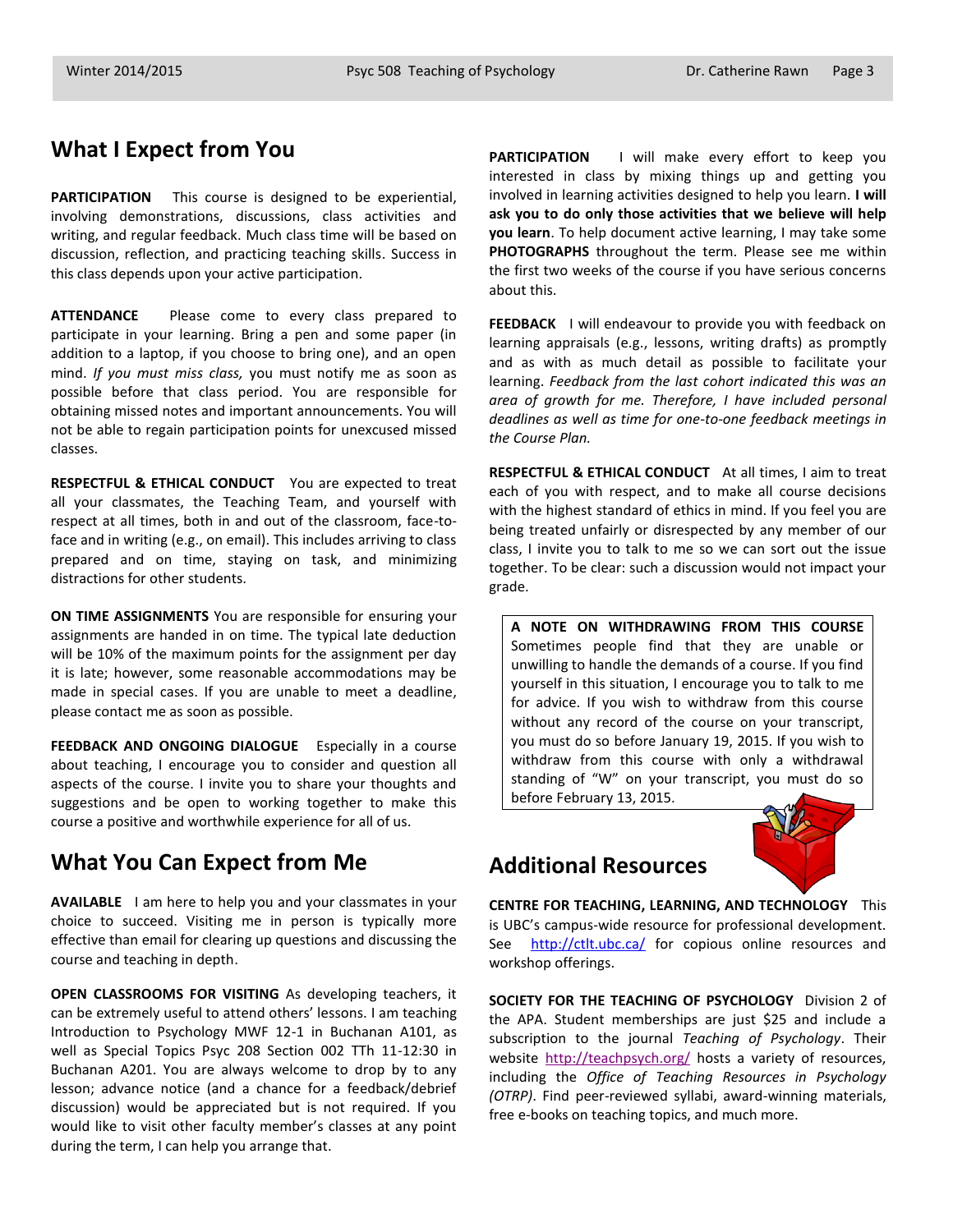### **Ethical Conduct: Practices and Policies**

Don't Cheat. Don't Plagiarize. It's Not Worth It.

Read on For Key Definitions, Consequences, and Ways to Act Ethically

*Note: What follows is the full version of this statement I have framed for my undergraduate students' attention. It is just as relevant for graduate students, and offers a perspective you may not have considered before. –CR* 

Don't try it, don't do it. The consequences are more severe than you may think: you will fail the assignment or test, you may fail the course, you may be expelled from University, and unable to attend any other postsecondary institution in the future. Think about the long-term implications of that outcome in your life.

#### **Psychology Department's Position on Academic Misconduct**

Cheating, plagiarism, and other forms of academic misconduct are very serious concerns of the University, and the Department of Psychology has taken steps to alleviate them. In the first place, the Department has implemented software that can reliably detect cheating on multiple-choice exams by analyzing the patterns of students' responses. In addition, the Department subscribes to *TurnItIn* — a service designed to detect and deter plagiarism. All materials (term papers, lab reports, etc.) that students submit for grading will be compared to over 5 billion pages of content located on the Internet or in TurnItIn's own proprietary databases. The results of these comparisons are compiled into customized "Originality Reports" containing several, sensitive measures of plagiarism; instructors receive copies of these reports for every student in their classes.

During exams, the instructor and invigilators reserve the right to move students in their seating arrangement with no explanation provided.

In all cases of suspected academic misconduct, the parties involved will be pursued to the fullest extent dictated by the guidelines of the University. Strong evidence of cheating or plagiarism may result in a zero credit for the work in question. According to the University Act (section 61), the President of UBC has the right to impose harsher penalties including (but not limited to) a failing grade for the course, suspension from the University, cancellation of scholarships, or a notation added to a student's transcript. For details on pertinent University policies and procedures, please see Chapter 5 in the UBC Calendar [\(http://students.ubc.ca/calendar\)](http://students.ubc.ca/calendar).

#### **Why is Academic Misconduct Treated So Harshly?**

Some people don't feel like cheating on a test or taking a sentence or two from someone else's paper without citing it is a big deal. Here's a bit of insight into why we care so much. In the academic community—a community of which you are now a part—**we deal in ideas**. That's our currency, our way of advancing knowledge. By representing others ideas in an honest way, we are (1) respecting the rules of this academic community, and (2) showcasing how our own novel ideas are distinct from but relate to their ideas. **Welcome to the academic community. You are expected to act honestly and ethically, just like the rest of us.**

#### **Participating in the Academic Community Ethically**

What can you do to ensure you are acting ethically? First, recognize that all graded work in this course, unless otherwise specified, is to be original work done independently by individuals.

**Visit** *Learning Commons Writing Resources* UBC Library and Writing Centre offer online guides to preventing unintentional plagiarism and organizing writing. Visit [http://learningcommons.ubc.ca/resource-guides/avoiding](http://learningcommons.ubc.ca/resource-guides/avoiding-plagiarism/)[plagiarism/](http://learningcommons.ubc.ca/resource-guides/avoiding-plagiarism/)

**Use the Library's resources**, including any of the indexes and databases listed under Indexes and Databases, Subject Resources, OneSearch or Metasearch on the Library's website at [http://www.library.ubc.ca.](http://www.library.ubc.ca/) (Not sure which index to use? Click HELP on the library homepage at www.library.ubc.ca or try Subject Resources.) When instructed to do so, you may use sources such as Google/Yahoo/MSN Search/etc. to find articles for assignments in this course, particularly Google Scholar.

**Be careful and critical of what you read and choose to cite.** Reference all material using APA style; if you cannot find a proper reference, question whether that source is appropriate. **Do not** copy and paste text from other sources, even in a draft, as you might unintentionally

If you have any questions about what sources to use or *how to cite them without plagiarizing, please see me before handing in your assignment.*